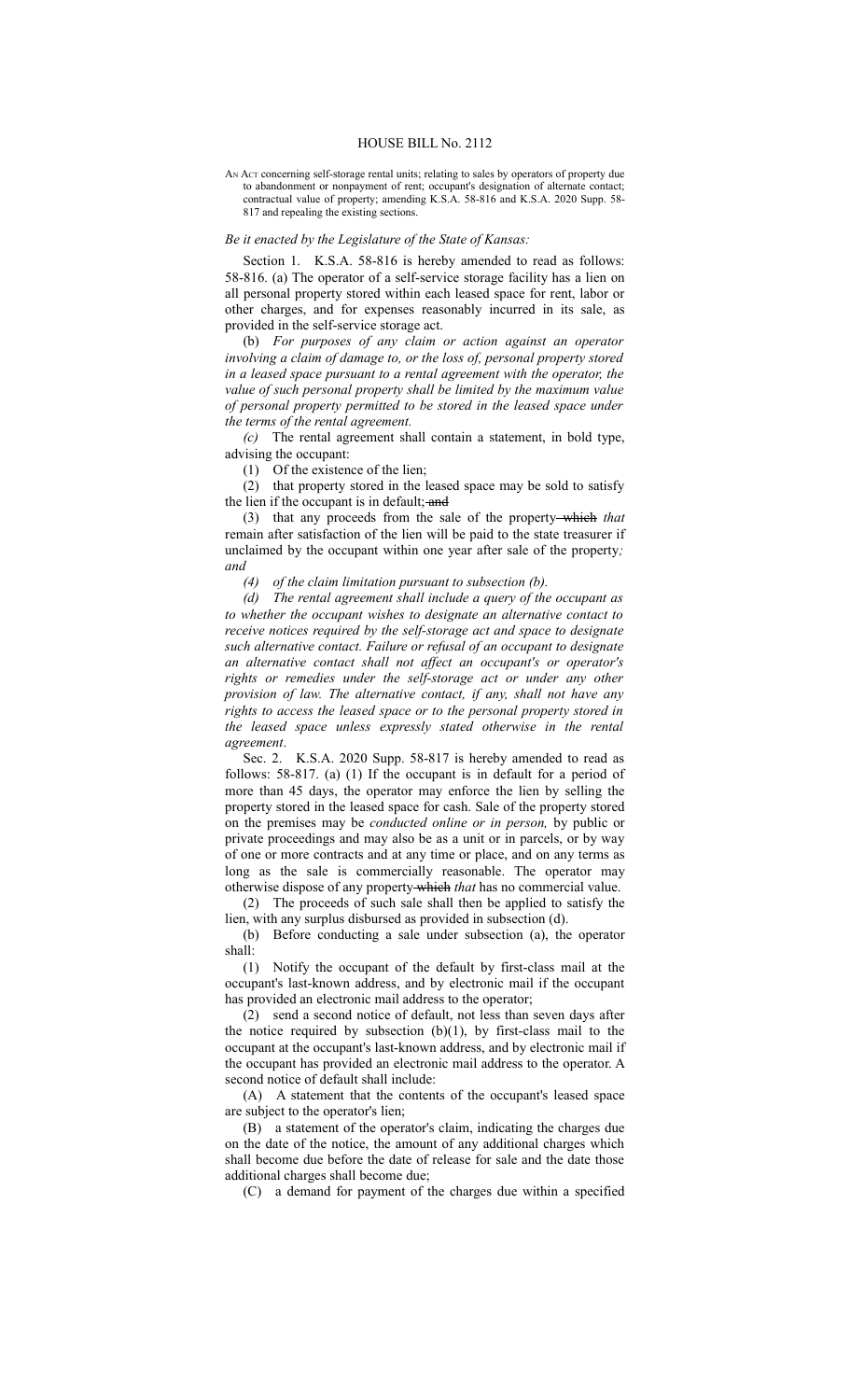time, not less than 10 days after the date of the notice;

(D) a statement that unless the claim is paid within the time stated, the contents of the occupant's space will be sold after a specified time; and

(E) the name, street address and telephone number of the operator, or a designated agent whom the occupant may contact to respond to the notice.

(3) At least seven days before the sale, advertise the time, place and terms of the sale in a newspaper of general circulation in the jurisdiction where the sale is to be held *or in any other commercially reasonable manner*. Such advertisement shall be in the classified section of the newspaper*, if notice is placed in the newspaper. If less than three independent bidders attend the sale in person or view the sale online at the time and place advertised, the manner of advertising the sale shall not be considered to have been commercially reasonable and the sale shall be canceled, rescheduled and readvertised. Further notice to the occupant shall not be required*.

(c) At any time before a sale under this section, the occupant may pay the amount necessary to satisfy the lien and redeem the occupant's personal property.

(d) If a sale is held under this section, the operator shall:

(1) Satisfy the lien from the proceeds of the sale; and

(2) hold the balance, if any, for delivery on demand to the occupant or any other recorded lienholders for a period of one year after receipt of proceeds of the sale and satisfaction of the lien. Thereafter, the proceeds remaining after satisfaction of the lien shall be considered abandoned property to be reported and paid to the state treasurer in accordance with the disposition of unclaimed property act.

(e) A purchaser in good faith of any personal property sold under the self-service storage act takes the property free and clear of any rights of:

(1) Persons against whom the lien was valid; and

(2) other lienholders.

(f) If the operator complies with the provisions of the self-service storage act, the operator's liability:

(1) To the occupant shall be limited to the net proceeds received from the sale of the personal property; and

(2) to other lienholders shall be limited to the net proceeds received from the sale of any personal property covered by the other lien.

(g) If an occupant is in default, the operator may deny the occupant access to the leased space.